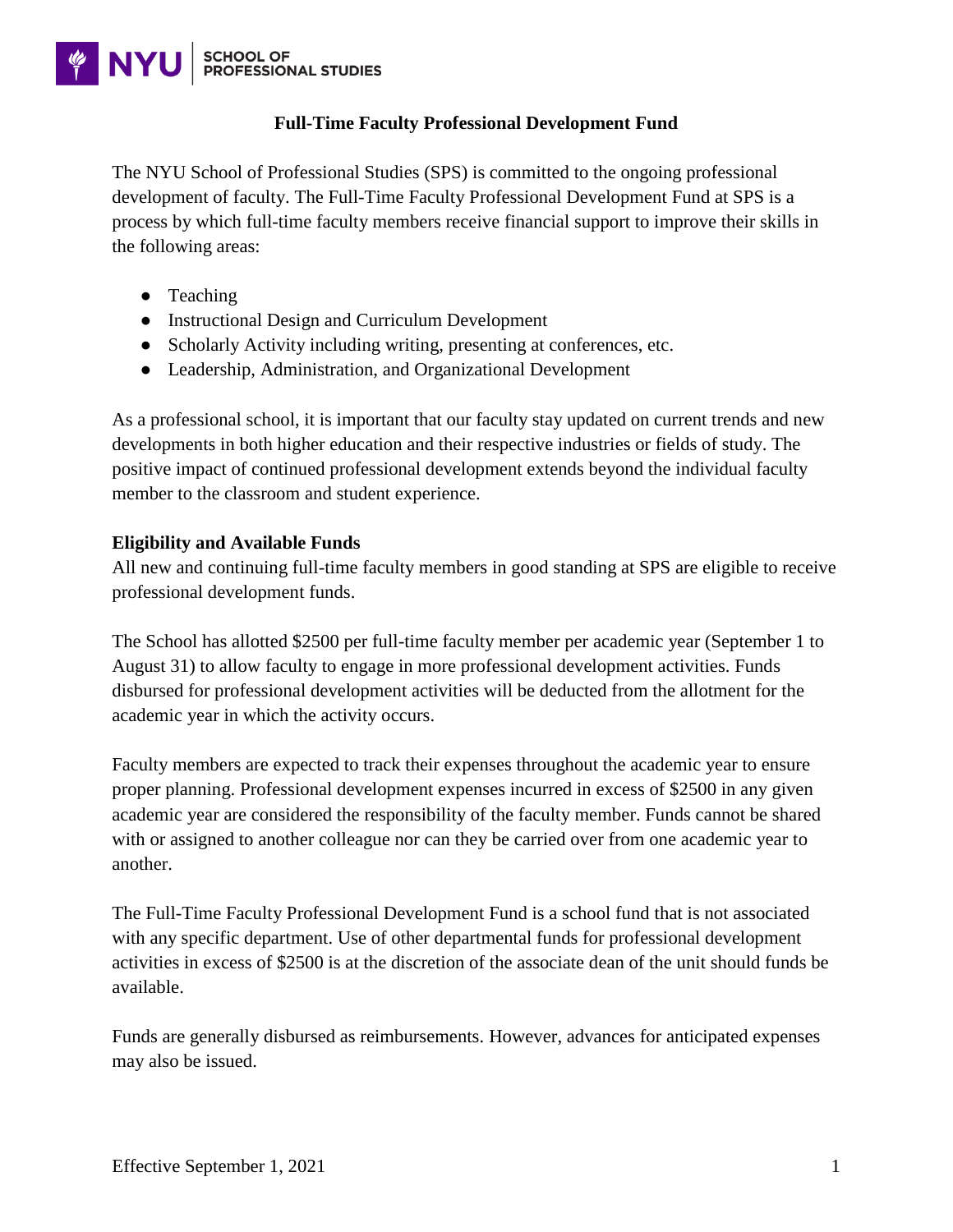# **Use of the Full-Time Faculty Professional Development Fund**

Funds from the Full-Time Faculty Professional Development Fund can only be applied to direct expenses associated with the professional development of the faculty member requesting the funds.

The fund may support and be applied to a wide range of activities, such as, but not limited to:

- Attendance at and registration fees for conferences, workshops, or other professional meetings relevant to your field or pedagogy
- Funding the costs of travel for the purposes of scholarship or attendance at a conference, workshop, or professional meeting (ex: transportation via personal vehicle, shuttle, taxis, or airplane)
- Lodging and meals associated with attendance at a professional development event
- Purchasing materials relevant to your field or pedagogy that are not readily available (books, journals, videos, microforms, etc.)
- Paying membership dues to professional organizations relevant to your field or pedagogy
- Registration fees for continuing education courses required for obtaining and renewing licensure and credentials
- Subscriptions relevant to your field or pedagogy

All activities and expenses to which funds are applied, as well as reimbursements and advances, must be in compliance with University policies. These policies include the NYU Travel and Expense policy<sup>1</sup> as well as the NYU Expense Reimbursement policy<sup>2</sup>. At their discretion, each School may impose additional policies. If you have any questions, please contact the SPS Office of Budget and Accounting.

The Faculty Professional Development Fund cannot be applied to hiring assistants, student employees, or consultants, travel expenses for others, or other indirect expenses. In addition, funds may not be used for purchasing computers, other technology or capital equipment.

\*NYU Restricted Travel Policies due to COVID, found **[here](https://www.nyu.edu/life/safety-health-wellness/coronavirus-information/workplace/travel-policy.html)<sup>3</sup>** , are now in place for the academic year 2021-2022 and must be adhered to as well as other University policies mentioned above.

<sup>&</sup>lt;sup>1</sup> The NYU Travel and Expense policy can be found at: [http://www.nyu.edu/about/policies-guidelines](http://www.nyu.edu/about/policies-guidelines-compliance/policies-and-guidelines/business-expenses.html)[compliance/policies-and-guidelines/business-expenses.html.](http://www.nyu.edu/about/policies-guidelines-compliance/policies-and-guidelines/business-expenses.html)

<sup>&</sup>lt;sup>2</sup> The NYU Expense Reimbursement policy can be found at: [https://www.nyu.edu/about/policies-guidelines](https://www.nyu.edu/about/policies-guidelines-compliance/policies-and-guidelines/expense-reimbursement.html)[compliance/policies-and-guidelines/expense-reimbursement.html.](https://www.nyu.edu/about/policies-guidelines-compliance/policies-and-guidelines/expense-reimbursement.html) 

<sup>&</sup>lt;sup>3</sup> NYU Travel Policy can be found at: [https://www.nyu.edu/life/safety-health-wellness/coronavirus](https://www.nyu.edu/life/safety-health-wellness/coronavirus-information/workplace/travel-policy.html)[information/workplace/travel-policy.html](https://www.nyu.edu/life/safety-health-wellness/coronavirus-information/workplace/travel-policy.html)